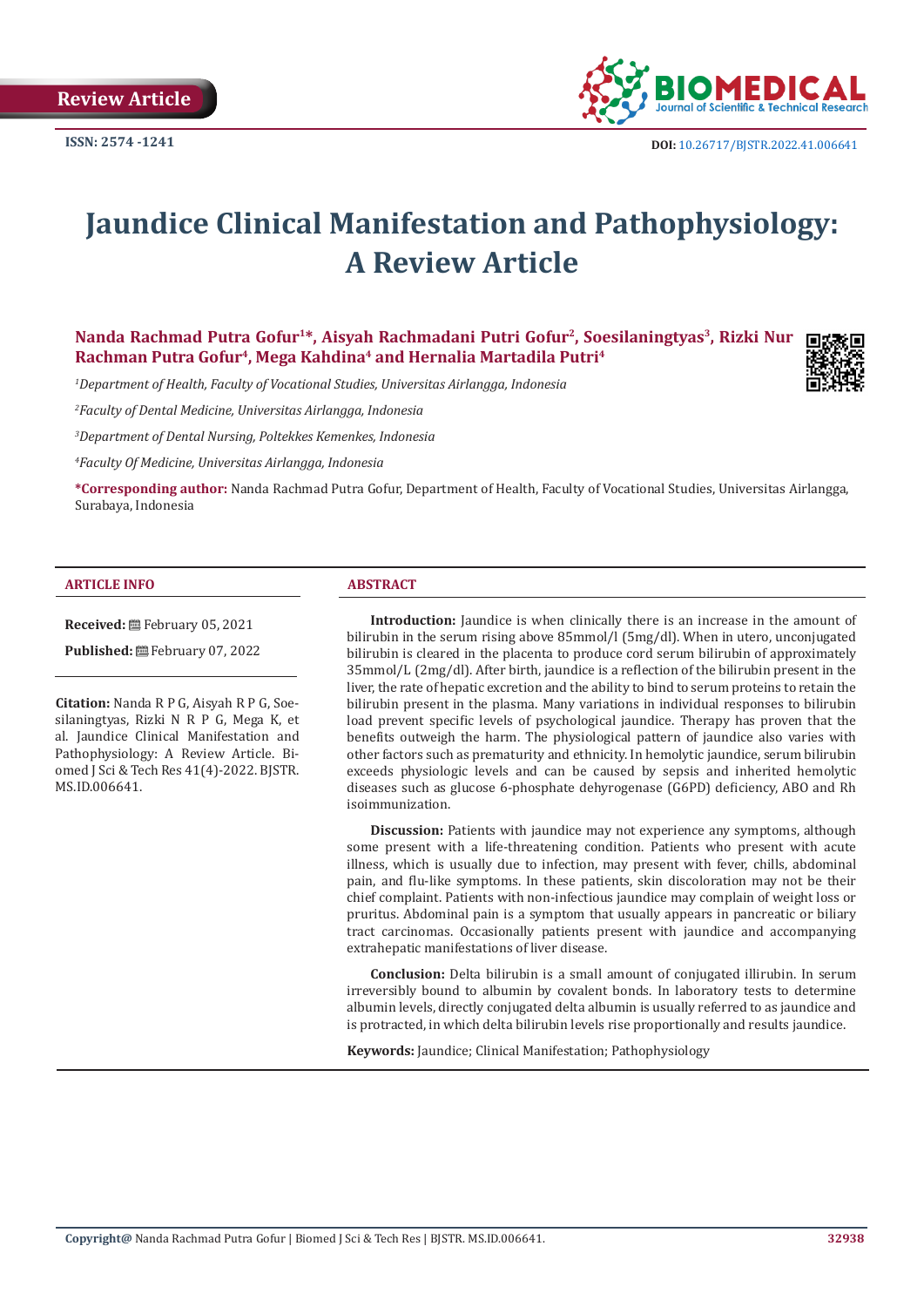# **Introduction**

Jaundice is when clinically there is an increase in the amount of bilirubin in the serum rising above 85mmol/l (5mg/dl). When in utero, unconjugated bilirubin is cleared in the placenta to produce cord serum bilirubin of approximately 35mmol/L (2mg/ dl). After birth, jaundice is a reflection of the bilirubin present in the liver, the rate of hepatic excretion and the ability to bind to serum proteins to retain the bilirubin present in the plasma. Many variations in individual responses to bilirubin load prevent specific levels of psychological jaundice [1]. Therapy has proven that the benefits outweigh the harm. The physiological pattern of jaundice also varies with other factors such as prematurity and ethnicity. In hemolytic jaundice, serum bilirubin exceeds physiologic levels and can be caused by sepsis and inherited hemolytic diseases such as glucose 6-phosphate dehyrogenase (G6PD) deficiency, ABO and Rh isoimmunization [2]. Prolonged jaundice refers to jaundice that persists beyond the first two weeks of long neonatal life, and is caused by other diseases, including lateonset jaundice of the breast, congenital hypothyroidism and rare inherited disease conditions. Infants with breast milk jaundice have prolonged levels of unconjugated bilirubin in other healthy infants, and glucuronidase b in breast milk appears to be an important factor in this condition. There are two types of neonatal jaundice associated with breastfeeding, the first known as lactational jaundice associated with treatment of the breast which results in dehydration and causes the jaundice to become more intense [3]. The second is breast milk jaundice which is associated with prolonged jaundice in infants with the first two weeks of life. One or more substances such as enzymes (glucoronidase), 3 alpha, beta and 20 pregnanediol in breast milk although to be possible cause of breast milk jaundice. Jaundice is influenced by several factors, namely dehydration, weight loss after birth, bleeding, cephalohaematoma, contusions, babies in mothers with diabetes, acidosis, apixia, and gastrointestinal obstruction [4].

# **Discussion**

# **Clinical Manifestation and Etiology**

Patients with jaundice may not experience any symptoms, although some present with a life-threatening condition. Patients who present with acute illness, which is usually due to infection, may present with fever, chills, abdominal pain, and flu-like symptoms. In these patients, skin discoloration may not be their chief complaint. Patients with non-infectious jaundice may complain of weight loss or pruritus. Abdominal pain is a symptom that usually appears in pancreatic or biliary tract carcinomas. Occasionally patients present with jaundice and accompanying extrahepatic manifestations of liver disease

Jaundice can be caused by a number of things, including [4,5]:

- **a.** Haemolysis due to ABO or Rh isoimmunisation, resulting in G6PD. deficiency
- **b.** Hereditary spherocytosis, drugs
- **c.** Sepsis septicaemia, meningitis, UTI and intra-uterine infections
- **d.** Polycythaemia
- **e.** Psychological and idiopathic jaundice
- **f.** Breastfeeding and Breastmilk jaundice.

There is a reduction in the erythrocyte cycle in normal newborns (70 to 80 days in infants and 120 days in adults) increasing the amount of bilirubin in neonates. Hereditary hemolytic changes lead to increased RBC turnover and increased risk of hyperbilirubinemia. This causes hemolysis in newborns which is divided into several causes, namely first, damage to RBC metabolism resulting in G6PD and pyruvate kinase deficiency. The second is RBC membrane damage, of which congenital sporocytosis is an important factor. The third is impaired hemoglobin production where alpha thalassemia syndrome is the main cause in newborns. Fourth is an inherited immune hemolytic disease called medelian trait [6] (Figure 1). Schematic drawing of bilirubin production in neonates [7]. Bilirubin metabolism occurs in three phases, including the prehepatic, intrahepatic and posthepatic phases. Dysfunction in one or more of these phases can lead to jaundice [8].

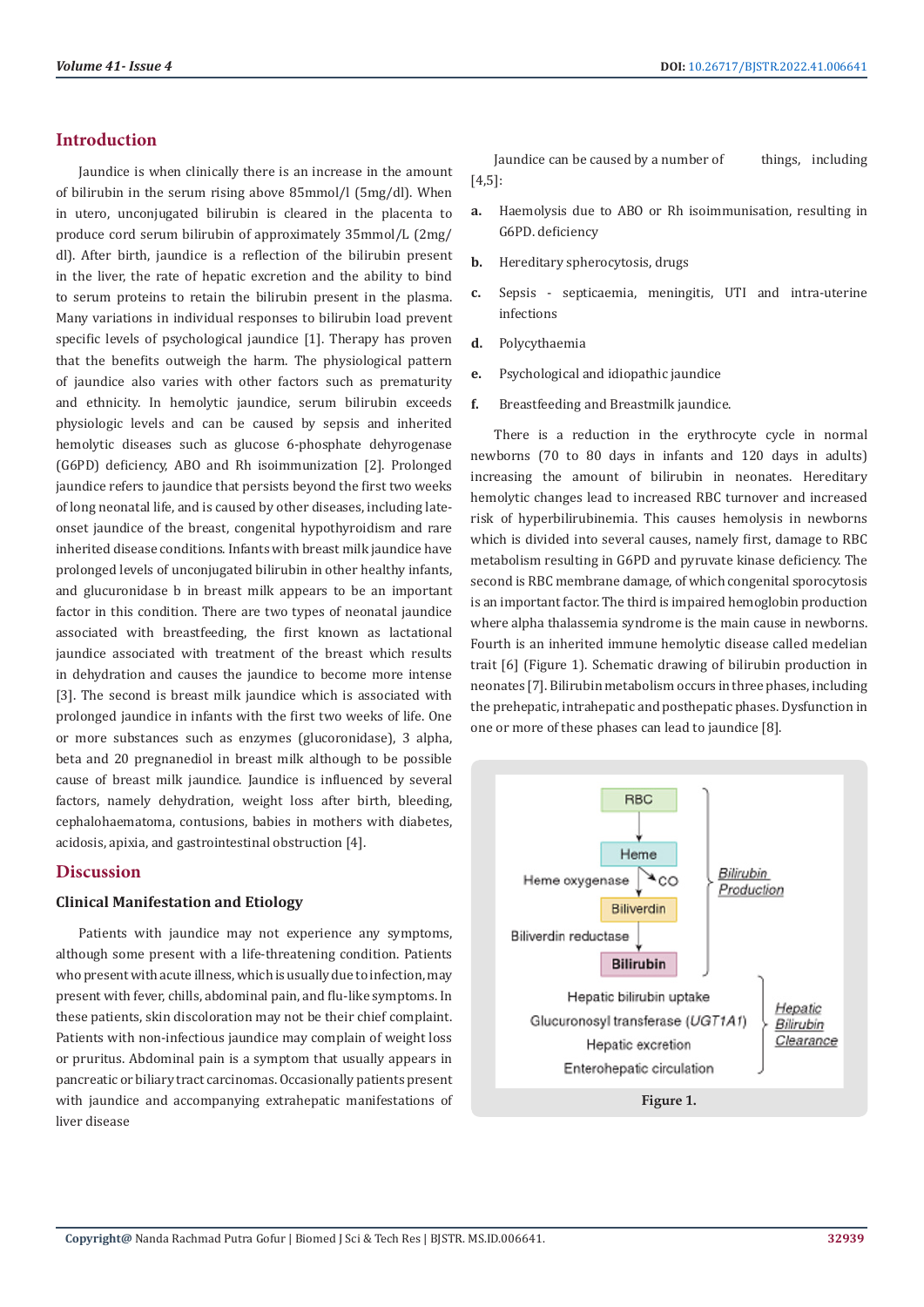#### **a. Prehepatic jaundice**

The human body produces approximately 4 mg/kg of bilirubin per day from heme metabolism. Approximately 80% of heme is the result of erythrocyte catabolism, with the remaining 20% resulting from ineffective erythropoiesis and the breakdown of muscle myoglobin and cytochromes. Bilirub that is formed will be transported from the plasma to the liver to be conjugated and excreted.

#### **b. Intrahepatic jaundice**

Unconjugated bilirubin is both fat soluble and water insoluble, and therefore can easily cross the blood-brain barrier or cross the placenta. In hepatocytes, unconjugated bilirubin will be conjugated with sugar catalyzed by the glucuronosyltransferase enzyme and finally dissolved in bile.

In the intrahepatic phase, disorders associated with bilirubin can be divided into three subgroups [5,9]:

- **1.** Excessive production of bilirubin
- **2.** Disturbance in the conjugation process
- **3.** Impaired excretory function

#### **c. Posthepatic Jaundice**

After dissolving in bile, bilirubin is transported through the bile duct and cystic duct for temporary storage in the gallbladder, or through the ampulla of Vater and into the duodenum. In the intestine, some bilirubin will be excreted in the feces, while the rest is metabolized by the normal intestinal flora into urobilinogen and will then be reabsorbed. Most of the urobilinogen will be filtered from the blood by the kidneys and excreted in the urine. A small amount of urobilinogen is absorbed in the intestine and excreted into the bile [8,9].

Jaundice can be classified into three main groups. This division is based on the presence of bilirubin found in serum [10]:

#### **a. Unconjugated (indirect)**

Albumin is insoluble in blood, therefore albumin is bound to blood. The free bilirubin is then combined with albumin and transported to the liver. In the liver there is an uptake mechanism, so that bilirubin is bound by liver cell membrane receptors and enters the liver. As soon as it is present in the liver cells, ligandin (Y protein), Z protein and other hepatic glutathione compounds occur which carry it to the hepatic endoplasmic reticulum, where conjugation occurs 4.

#### **b. Conjugated (direct)**

Conjugated bilirubin is formed in the rough and smooth ER, where it is conjugated with glucuronic acid. The result is water-soluble bilirubin (monoglucuronide and diglucuronide) a process that catalyzes glucoridation by uridine diphosphateglucuronosyltransferase, which occurs with the help of two isoenzymes. Excretion of bilirubin into bile is actively carried out by ATP-dependent transporters. Billirubin is transported into the stomach by the help of cells. Apolar glycuronide bacteria produce water-soluble unconjugated bilirubin, which can be converted to urobilinogen by reducing bacteria.

**c.** Albumin and bilirubin binding (indirect) [11,12].

# **Conclusion**

Delta bilirubin is a small amount of conjugated illirubin. In serum irreversibly bound to albumin by covalent bonds. In laboratory tests to determine albumin levels, directly conjugated delta albumin is usually referred to as jaundice and is protracted, in which delta bilirubin levels rise proportionally and results jaundice.

### **References**

- 1. [Bassari R, Koea J B \(2015\) Jaundice associated pruritis: a review of](https://www.ncbi.nlm.nih.gov/pmc/articles/PMC4316083/) [pathophysiology and treatment. World J Gastroenterol 21\(5\): 1404-](https://www.ncbi.nlm.nih.gov/pmc/articles/PMC4316083/) [1413.](https://www.ncbi.nlm.nih.gov/pmc/articles/PMC4316083/)
- 2. [Shin S J, Park H, Sung Y N, Yoo C, Hwang DW, et al. \(2018\) Prognosis](https://pubmed.ncbi.nlm.nih.gov/29268568/) [of Pancreatic Cancer Patients with Synchronous or Metachronous](https://pubmed.ncbi.nlm.nih.gov/29268568/) [Malignancies from Other Organs Is Better than Those with Pancreatic](https://pubmed.ncbi.nlm.nih.gov/29268568/) [Cancer Only. Cancer Res Treat 50\(4\): 1175-1185.](https://pubmed.ncbi.nlm.nih.gov/29268568/)
- 3. [Namas R, Marquardt A \(2015\) Case Report and Literature Review:](https://pubmed.ncbi.nlm.nih.gov/26136554/) [Quinacrine-induced Cholestatic Hepatitis in Undifferentiated Connective](https://pubmed.ncbi.nlm.nih.gov/26136554/) [Tissue Disease. J Rheumatol 42\(7\): 1354-1355.](https://pubmed.ncbi.nlm.nih.gov/26136554/)
- 4. [Biggerstaff M E, Short N \(2017\) Evaluation of specialist referrals at a](https://pubmed.ncbi.nlm.nih.gov/28695714/) [rural health care clinic. J Am Assoc Nurse Pract 29\(7\): 410-414.](https://pubmed.ncbi.nlm.nih.gov/28695714/)
- 5. [Le Pichon J B, Riordan S M, Watchko J, Shapiro S M \(2017\) The](https://pubmed.ncbi.nlm.nih.gov/28814249/) [Neurological Sequelae of Neonatal Hyperbilirubinemia: Definitions,](https://pubmed.ncbi.nlm.nih.gov/28814249/) [Diagnosis and Treatment of the Kernicterus Spectrum Disorders \(KSDs\).](https://pubmed.ncbi.nlm.nih.gov/28814249/) [Curr Pediatr Rev 13\(3\): 199-209.](https://pubmed.ncbi.nlm.nih.gov/28814249/)
- 6. [Modha K \(2015\) Clinical Approach to Patients With Obstructive Jaundice.](https://pubmed.ncbi.nlm.nih.gov/26615159/) [Tech Vasc Interv Radiol 18\(4\): 197-200.](https://pubmed.ncbi.nlm.nih.gov/26615159/)
- 7. [Modha K \(2015\) Clinical Approach to Patients With Obstructive Jaundice.](https://pubmed.ncbi.nlm.nih.gov/26615159/) [Tech Vasc Interv Radiol 18\(4\): 197-200.](https://pubmed.ncbi.nlm.nih.gov/26615159/)
- 8. [Amin S B, Wang H, Laroia N, Orlando M \(2016\) Unbound bilirubin and](https://pubmed.ncbi.nlm.nih.gov/26952116/) [auditory neuropathy spectrum disorder in late preterm and term infants](https://pubmed.ncbi.nlm.nih.gov/26952116/) [with severe jaundice. J Pediatr 173: 84-89.](https://pubmed.ncbi.nlm.nih.gov/26952116/)
- 9. [Vreman H J, Wong R J, Stevenson D K \(2001\) Alternative metalloporphyrins](https://pubmed.ncbi.nlm.nih.gov/11803430/) [for the treatment of neonatal jaundice. J Perinatol Suppl 1: S108-S113.](https://pubmed.ncbi.nlm.nih.gov/11803430/)
- 10. Shapiro S M (2012) Kernicterus. In: Care of the Jaundiced Neonate. In: Stevenson D K, Maisels M J, Watchko J F (Eds.)., New York: McGraw-Hill, pp. 229-242.
- 11. Rosenthal P (2014) Another explanation for breast milk jaundice. J Pediatr 165: 10-11.
- 12. Owa J A, Ogunlesi T A (2009) Why we are still doing so many exchange blood transfusion for neonatal jaundice in Nigeria. [Correction in World J Pediatr 5: 88] World J Pediatr 5: 51-55.